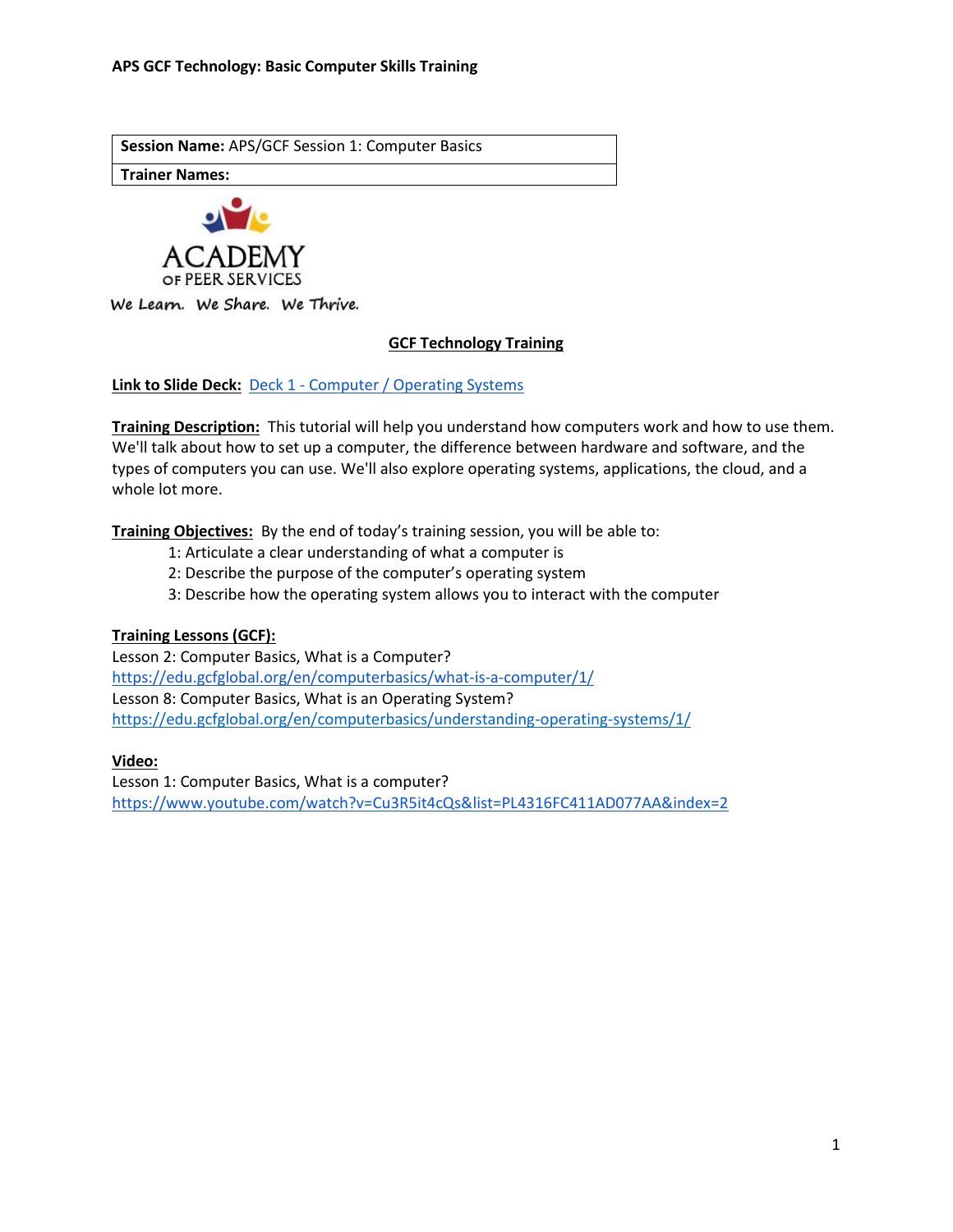| <b>Time</b> | <b>Content</b>                                                                                                                                                                                                                                                                                                                                                                                                                                                                                                                                                                                                                                                                                                                                                                                                                                                                                                          | <b>Resource</b> | <b>Facilitato</b> |
|-------------|-------------------------------------------------------------------------------------------------------------------------------------------------------------------------------------------------------------------------------------------------------------------------------------------------------------------------------------------------------------------------------------------------------------------------------------------------------------------------------------------------------------------------------------------------------------------------------------------------------------------------------------------------------------------------------------------------------------------------------------------------------------------------------------------------------------------------------------------------------------------------------------------------------------------------|-----------------|-------------------|
| (minutes)   |                                                                                                                                                                                                                                                                                                                                                                                                                                                                                                                                                                                                                                                                                                                                                                                                                                                                                                                         |                 | r                 |
| 2 mins      | Welcome and Introductions (be sure to record the zoom<br>session)                                                                                                                                                                                                                                                                                                                                                                                                                                                                                                                                                                                                                                                                                                                                                                                                                                                       | PP <sub>1</sub> | MH                |
|             | Good afternoon and thank you all for joining us for today's<br>$\bullet$<br>session on Computer Basics. This session, and all others in<br>our APS Computer Basics Training, has been developed<br>based on the Goodwill Global Community Foundation<br>online training. The APS/Goodwill collaboration enables<br>you to take the Goodwill training modules on the GCF<br>website and then request credit for them via your APS<br>account. For full instructions on completing the GCF<br>modules and earning credit toward the CPS renewal,<br>please click on the link in the chat. https://youtu.be/InHnZ-<br>DMjEY <put chat="" in="" link="" the=""><br/>I am ______________ and I will be co-facilitating today with<br/><math display="inline">\bullet</math><br/>my fellow intern, _____________.<br/>co-presenters give a wave to the camera but don't<br/><math>\circ</math><br/>introduce themselves</put> |                 |                   |
|             | Ask: Please introduce yourselves in the chat (feel free to<br>$\bullet$<br>include your name, the organization you work or volunteer<br>at, a hobby or fun fact).<br>co-presenters also answer the introduction questions<br>$\circ$<br>in the chat<br>Please pause-allow for participants to answer<br>$\circ$                                                                                                                                                                                                                                                                                                                                                                                                                                                                                                                                                                                                         | PP <sub>2</sub> | MH                |
|             | Thank you all for the introductions! It's nice to learn a little bit<br>more about you all as we begin our session together. I will turn<br>the presentation over to my co-facilitator, when to lead us<br>through some housekeeping.                                                                                                                                                                                                                                                                                                                                                                                                                                                                                                                                                                                                                                                                                   |                 |                   |
| 3 mins      | Thank you<br>and hello everyone.<br>Housekeeping<br>Notification that session is being recorded<br>$\bullet$<br>Directions for registering for the GCF tutorials, working on<br>$\bullet$<br>the tutorials, earning a certificate of completion,<br>requesting CE credit for the modules completed via the<br>academy are available on the Virtual Learning Community.<br>Rita Cronise provided this overview on Monday September<br>27th. That recording can be accessed at the VLC<br>https://aps-community.org/faces-places-webinar-series/<br><put chat="" in="" link="" the=""><br/>If you need to take a break, please stay muted and feel<br/>free to turn off your camera.</put>                                                                                                                                                                                                                                | PP <sub>3</sub> | DV                |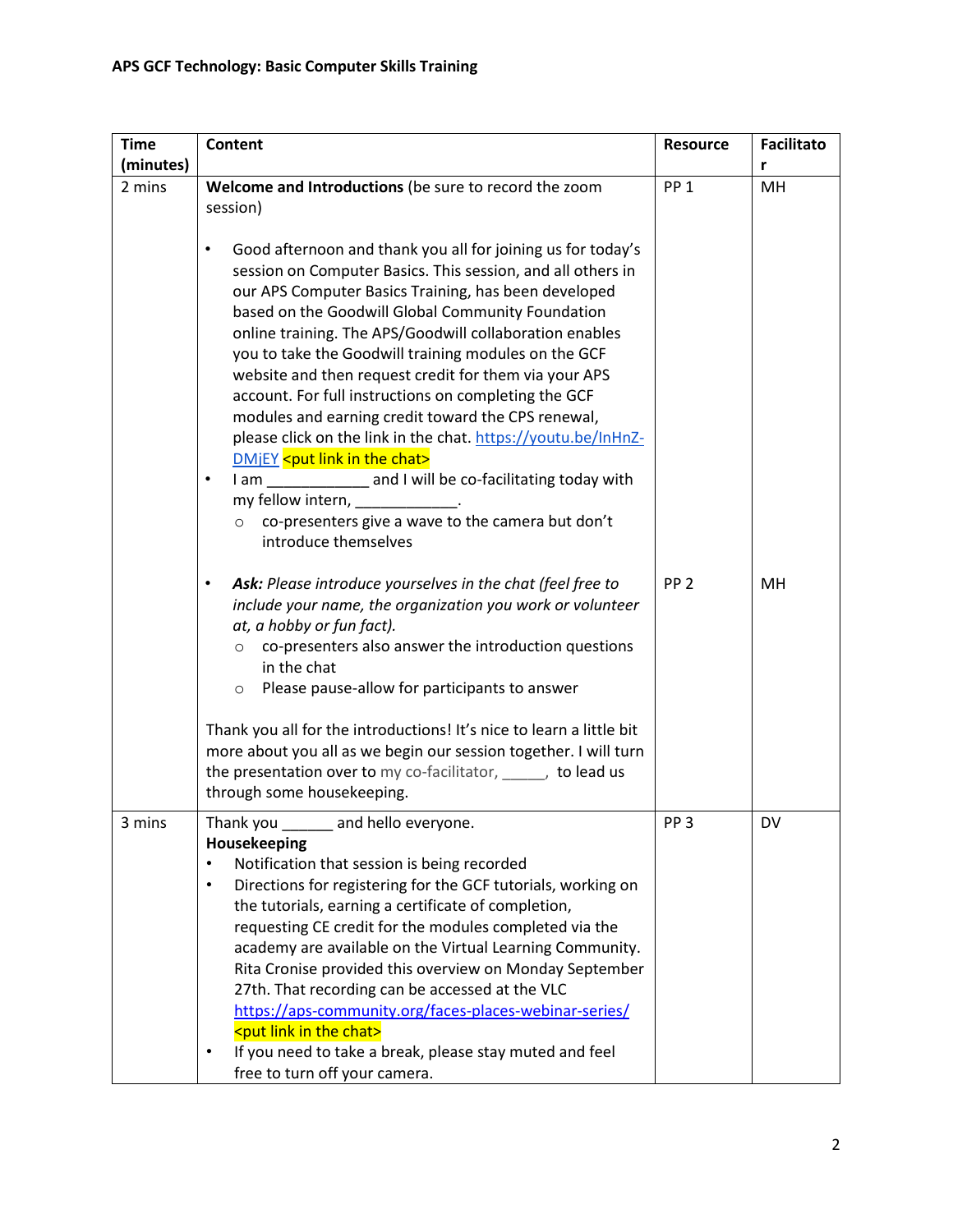|        | Request to use the chat box for questions, co-trainer will<br>$\bullet$<br>moderate those questions ; stay muted during the training<br>part of today's session.<br>There will be time for discussion and Q&A after the lesson.<br>$\bullet$<br>Schedule of GCF trainings (Mondays, Wednesdays; Fridays<br>$\bullet$<br>are for checking in and receiving additional support; the<br>series runs for three weeks; series repeated again for three<br>additional weeks)<br>https://bit.ly/GCF-Training <put chat="" in="" link="" the=""><br/><math display="inline">\bullet</math><br/>We will provide a link to all of the resources we are using<br/><math display="inline">\bullet</math><br/>today at the end of the session.<br/>We also provide additional support and services that<br/><math display="inline">\bullet</math><br/>will be describing.<br/>the floor is yours.</put>                                                                                                                                                                                                                                                                                                                |                 |           |
|--------|-----------------------------------------------------------------------------------------------------------------------------------------------------------------------------------------------------------------------------------------------------------------------------------------------------------------------------------------------------------------------------------------------------------------------------------------------------------------------------------------------------------------------------------------------------------------------------------------------------------------------------------------------------------------------------------------------------------------------------------------------------------------------------------------------------------------------------------------------------------------------------------------------------------------------------------------------------------------------------------------------------------------------------------------------------------------------------------------------------------------------------------------------------------------------------------------------------------|-----------------|-----------|
| 3 mins | <b>Information on Additional Supports/Services</b><br>We will offer GCF Lesson Review Sessions on Fridays from<br>$\bullet$<br>12:00 to 1:00. These virtual, live support sessions are to<br>review any part of the lesson content that you'd like to<br>revisit from the Monday and Wednesday GCF / APS Skills<br>Training sessions.<br>Beginning in November, we will also offer One2One<br>$\bullet$<br>tutoring and support. The One2One sessions are live,<br>online, peer tutoring. Support is offered for any one of the<br>13 CORE courses. You will be able to register for 30-minute<br>sessions (up to 3 sessions per week) using our online<br>calendar. The link to the calendar will be sent out via the<br>APS announcement center soon so please stay tuned!<br>The videos that we are using for the Computer Basics<br>$\bullet$<br>module, developed by GCF, are available on the APS<br>YouTube Playlist. The link for that playlist is in the<br>chat. https://www.youtube.com/playlist?list=PL4316FC411<br>AD077AA <put chat="" in="" link="" the=""><br/>We would like to share the learning objectives for the<br/><math display="inline">\bullet</math><br/>training today.</put> | PP <sub>4</sub> | DV        |
| 2 mins | <b>Learning Objectives</b>                                                                                                                                                                                                                                                                                                                                                                                                                                                                                                                                                                                                                                                                                                                                                                                                                                                                                                                                                                                                                                                                                                                                                                                | PP <sub>5</sub> | <b>DV</b> |
|        | By the end of today's group session, you will be able to:<br>1: Articulate a clear understanding of what a computer is<br>2: Describe the purpose of the computer's operating system<br>3: Describe how the operating system allows you to interact<br>with the computer<br>will now take us through the GCF Lessons for Objective<br>$\mathbf{1}$                                                                                                                                                                                                                                                                                                                                                                                                                                                                                                                                                                                                                                                                                                                                                                                                                                                        |                 |           |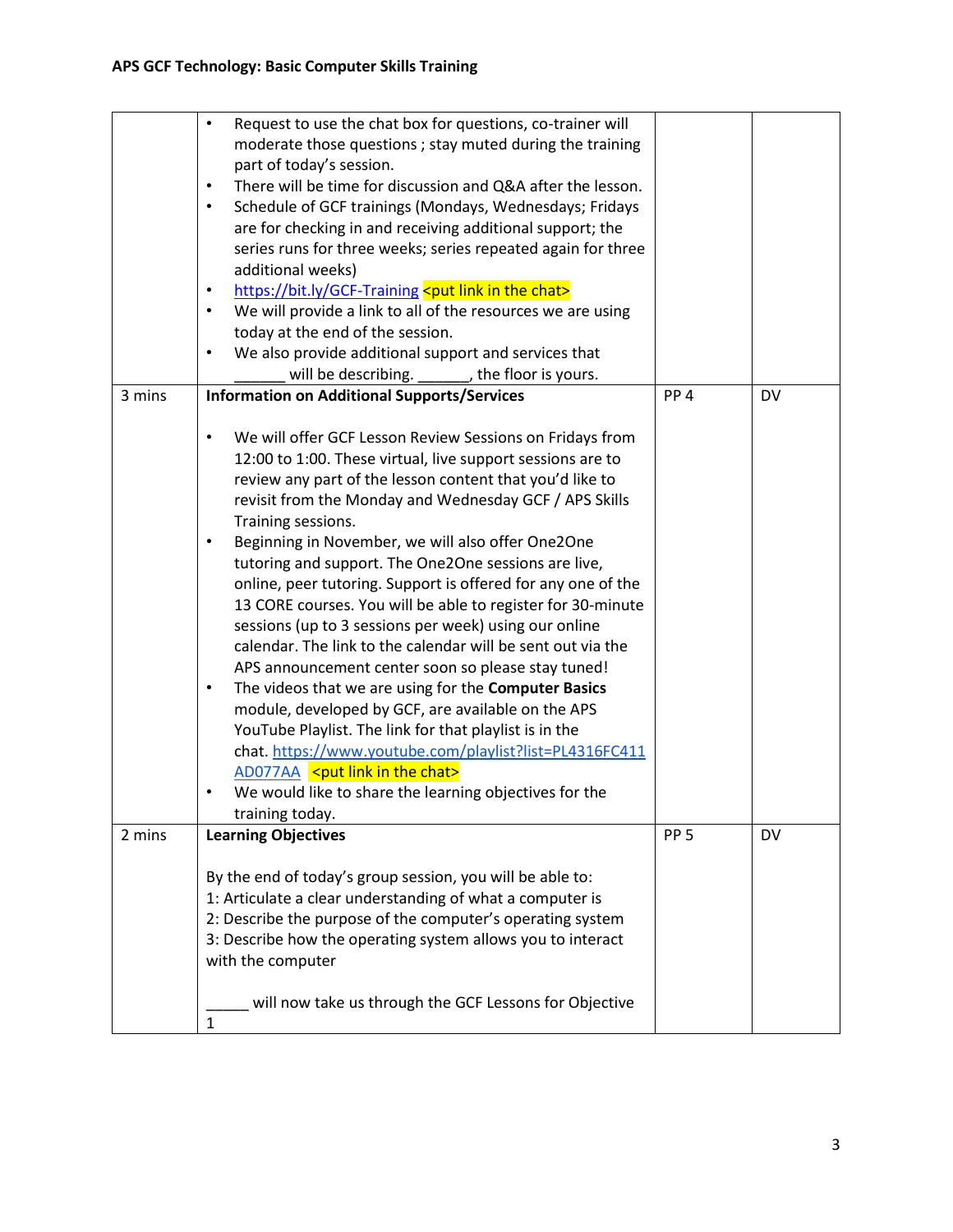| 5 mins | Thanks                                                          | PP <sub>6</sub> | MH        |
|--------|-----------------------------------------------------------------|-----------------|-----------|
|        | <b>GCF Training Content and Practice</b>                        |                 |           |
|        | Lesson 2: What is a Computer?                                   |                 |           |
|        | https://edu.gcfglobal.org/en/computerbasics/what-is-a-          |                 |           |
|        | computer/1/                                                     |                 |           |
|        | <put chat="" in="" link=""></put>                               |                 |           |
|        |                                                                 |                 |           |
|        | Ask: How do you define the term computer?                       |                 |           |
|        |                                                                 |                 |           |
|        | A computer is an electronic device that manipulates             |                 |           |
|        | information, or data. It has the ability to store, retrieve,    |                 |           |
|        | and process data. You may already know that you can use         |                 |           |
|        | a computer to type documents, send email, play games,           |                 |           |
|        | and browse the Web. You can also use it to edit or create       |                 |           |
|        | spreadsheets, presentations, and even videos.                   |                 |           |
|        | When most people hear the word computer, they think of          |                 |           |
|        | a personal computer such as a desktop or laptop.                |                 |           |
|        | However, computers come in many shapes and sizes, and           |                 |           |
|        | they perform many different functions in our daily lives.       |                 |           |
|        | When you withdraw cash from an ATM, scan groceries at           |                 |           |
|        | the store, or use a calculator, you're using a type of          |                 |           |
|        | computer.                                                       |                 |           |
|        | Smartphones, tablets, gaming consoles, and wearable             |                 |           |
|        | devices like activity trackers are also computers.              |                 |           |
|        |                                                                 | PP <sub>7</sub> |           |
|        | Play Video: What is a Computer?                                 |                 |           |
|        | https://www.youtube.com/watch?v=Cu3R5it4cQs&t=42s               |                 |           |
|        |                                                                 |                 |           |
|        | My co-facilitator, _____, will take us through the GCF Lesson 8 |                 |           |
|        | overview of operating systems. Please be sure to check out all  |                 |           |
|        | of the GCF modules in the Computer Basics to learn more!        |                 |           |
| 10 min | Thank you                                                       | PP <sub>8</sub> | <b>DV</b> |
|        | <b>GCF Training Content and Practice</b>                        |                 |           |
|        | Lesson 8: What is an Operating System?                          |                 |           |
|        | https://edu.gcfglobal.org/en/computerbasics/understanding-      |                 |           |
|        | operating-systems/1/                                            |                 |           |
|        | <put chat="" in="" link="" the=""></put>                        |                 |           |
|        |                                                                 |                 |           |
|        | Ask: Which Operating System do you use?                         |                 |           |
|        |                                                                 |                 |           |
|        | An operating system is the most important software that         |                 |           |
|        | runs on a computer. It manages the computer's memory            |                 |           |
|        | and processes, as well as all of its software and hardware.     |                 |           |
|        | It also allows you to communicate with the computer             |                 |           |
|        | without knowing how to speak the computer's language.           |                 |           |
|        | Without an operating system, a computer is useless.             |                 |           |
|        |                                                                 |                 |           |
|        |                                                                 |                 |           |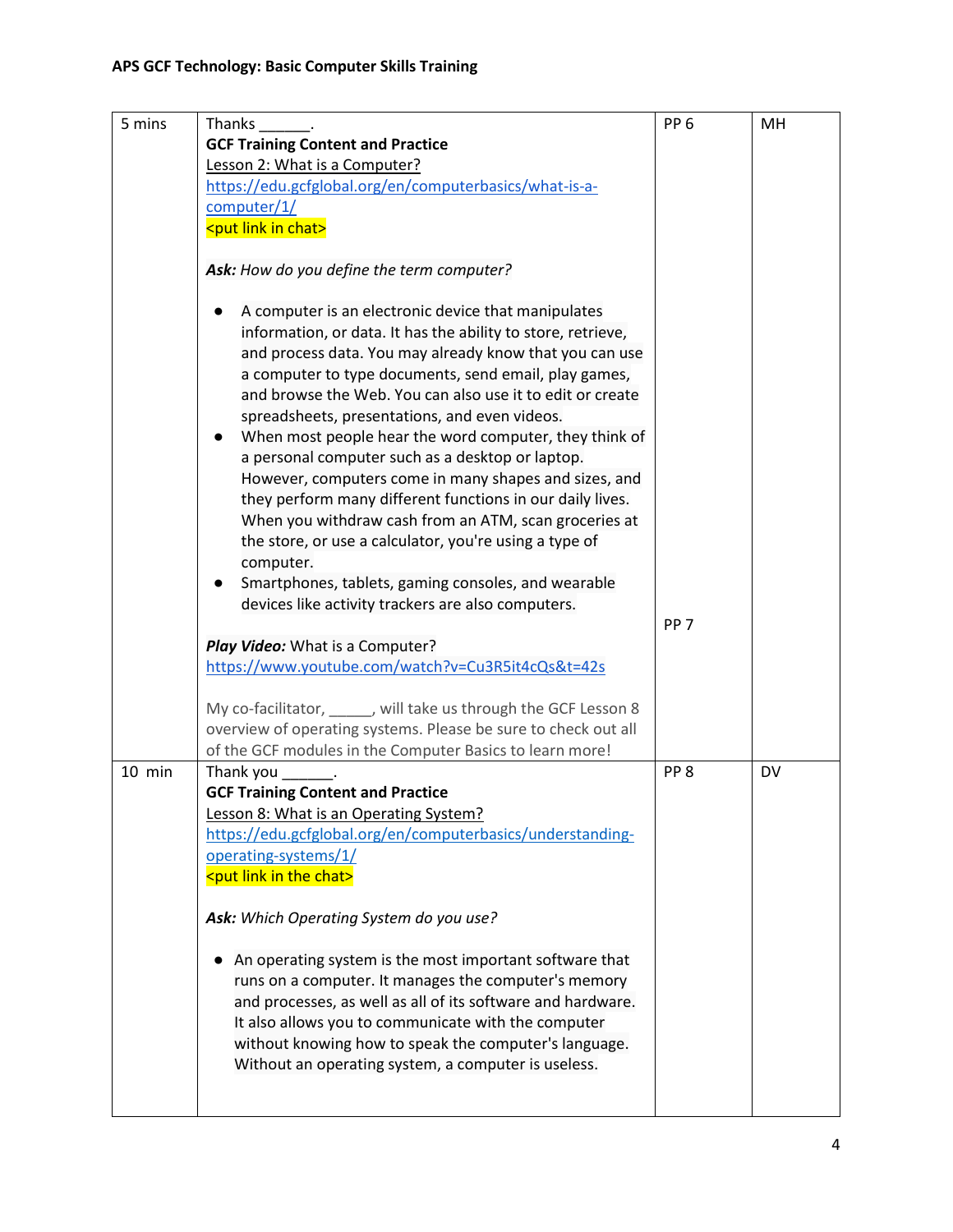|                     | <b>Play Video: Operating Systems</b>                                                                                                                                                                                                                                                                                                                                                                                                                                                                                                                                                                        | PP <sub>9</sub> |           |
|---------------------|-------------------------------------------------------------------------------------------------------------------------------------------------------------------------------------------------------------------------------------------------------------------------------------------------------------------------------------------------------------------------------------------------------------------------------------------------------------------------------------------------------------------------------------------------------------------------------------------------------------|-----------------|-----------|
|                     | https://www.youtube.com/watch?v=fkGCLIQx1MI&t=5s                                                                                                                                                                                                                                                                                                                                                                                                                                                                                                                                                            |                 |           |
|                     | Operating systems usually come pre-loaded on any<br>computer you buy. Most people use the operating system<br>that comes with their computer, but it's possible to<br>upgrade or even change operating systems. The three<br>most common operating systems for personal computers<br>are Microsoft Windows, macOS, and Linux.<br>Modern operating systems use a graphical user interface,<br>$\bullet$<br>or GUI (pronounced gooey). A GUI lets you use your mouse<br>to click icons, buttons, and menus, and everything is clearly<br>displayed on the screen using a combination of graphics<br>and text. |                 |           |
|                     | I will turn it over to ______, to begin the Q & A part of our<br>session.                                                                                                                                                                                                                                                                                                                                                                                                                                                                                                                                   |                 |           |
| 10 mins             | <b>Q&amp;A</b><br>Thank you<br>We would like to open up the session for any questions<br>you may have. If you would prefer to type your question<br>in the chat, that is great. Or you can raise your hand icon<br>and we can call on you to unmute.<br>Ask: What is one thing you learned from today's session<br>$\bullet$<br>that you may use yourself or share with someone else?                                                                                                                                                                                                                       | <b>PP 10</b>    | MH        |
| 3 mins              | Summary/Wrap Up<br>Today we learned:<br>A computer is an electronic device that manipulates<br>$\bullet$<br>information, or data. It has the ability to store, retrieve,<br>and process data.<br>We also learned that your computer's operating system<br>(OS) manages all of the software and hardware on the<br>computer.<br>Back to you,                                                                                                                                                                                                                                                                 | <b>PP 11</b>    | MH        |
| 2 mins<br>(or less) | Closing<br>Thank you for joining us today and we hope you come back<br>again!<br>All of the links to the videos and APS resources we shared<br>$\bullet$<br>in today's presentation can be accessed by clicking on the<br>link in the chat box.<br>If you need information on registering for the GCF courses<br>$\bullet$<br>or requesting credit for your CPS renewal, please click on<br>the link in the chat.<br><put add="" all="" and="" chat,="" in="" into="" last="" links="" of="" pdf<br="" slide="" the="">of Slides to download in chat&gt;</put>                                              | <b>PP 12</b>    | <b>DV</b> |